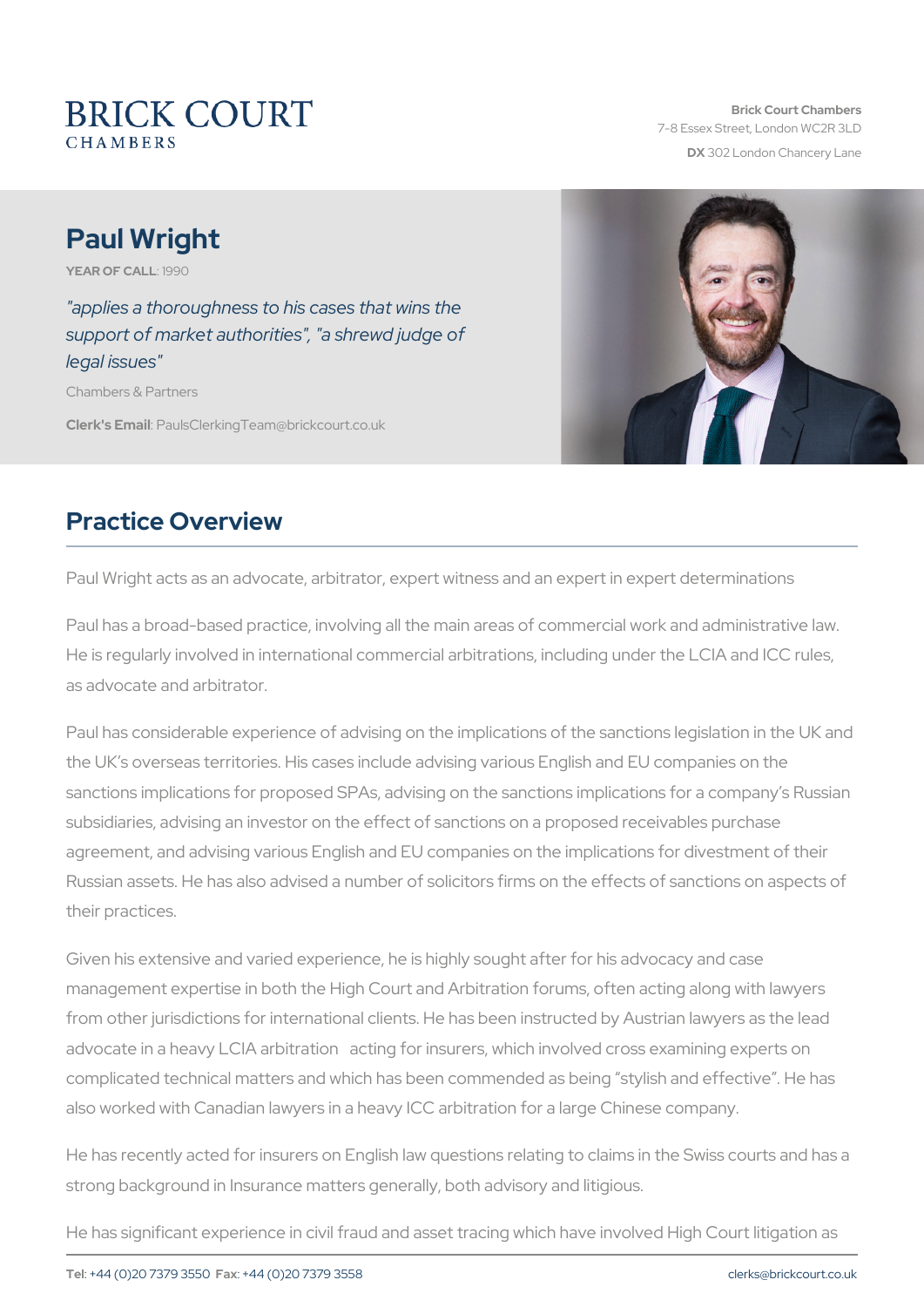sole counsel. Paul also has experience of anti-suit injunctions, both i proceedings.

Paul has considerable experience of acting in proceedings in many jur Bahamas, the Cayman Islands, Switzerland and the Isle of Man. In part in enforcement actions in offshore jurisdictions against trusts set up I member of the Cayman Islands Bar.

He also has experience in Russian-related litigation, including fraud c three high-profile cases before the European Court of Human Rights in Georgia and Ukraine.

He has advised on and acted in relation to a number of banking and fi advising on securitisation schemes and private equity disputes so is w involving complex financial instruments.

Paul also has considerable expertise in large-scale IT cases, acting for

### Commercial

#### Some notable cases:

- " ICC Arbitration (2021) Acting for Defendant in 3-week commercial
- " Nigerian AGIP Exploration Ltd v GEC Petroleum Development Co L
- " LCIA Arbitration (2020): 15 day Arbitration acting for insurers in a " JSC Bank of Moscow [20K16] hEmVah C 3073 (Comm)
- " Re SMP Trui 20ed EWHC 772 (Ch) and [2013] EWHC 3678 (Ch)
- " Georgia v Rlulþs(icaase no. 38263/08), (European Court of Human Rigl should admit the inter-state complaint made by Georgia against Ru conflict in 2008.
- " OAO Neftyanaya Kompaniya( Y4u Skola) o 4 Ru( Esui ao pean Court of Human F US\$98bn claim brought by Yukos in the ECHR.
- " R. (on the application of Reckless) (CC oKuent of PoAiccree Alu)thority
- " Yugraneft v Abr(aOnom wrince hr cial Court)
- " Grupo Torras v Sheikh FQaohmann ann and a OrGourt) and (Court of Appeal). disputes. A leading case on the Brussels Convention.
- " Grupo Torras S.A.,v(CAblm Shaebrashal Court). A 4-month civil trial involv Defendants. The sums claimed were in excess of US\$450 million.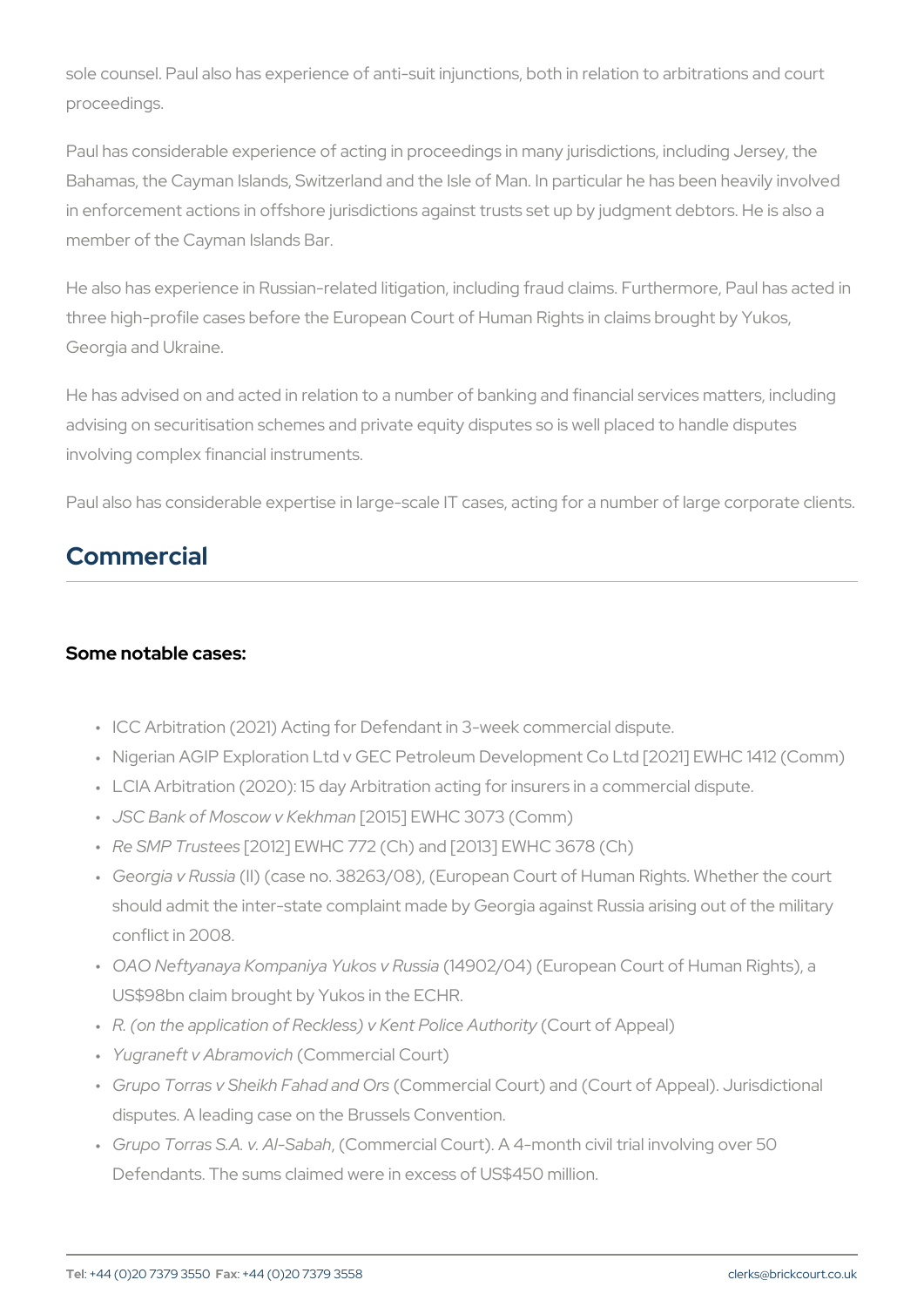- " Grupo Torras v Khaled Al-紧6 banhtaonfd A pplecahli). A leading case on dis assistance.
- " In the Matter of the Este(eRnoyStaeltCloewnrothed Jersey). The case involved proprietary claims, Pauline claims (the Jersey equivalent of S423 and restitution.
- " Grupo Torras v Khale@BADI). S & boah ditional fee agreements.
- " In the Matter of the Este(eJmerSseythPeony eant Court). This is a leading ca a judgment creditor to enforce his judgment debt against a trust s prior to his frauds. The judgment considers questions of sham, lift constructive trust.
- " Al Sabah and another v **Gun**pcor Tonurmassel for the Claimants before th appeal from the Court of Appeal of the Cayman Islands. The case Cayman Court to provide assistance in bankruptcy proceedings in Grupo Torras' judgment in the fraud action in England against She
- " Sarrio V HKduse of Lords). A leading case on the Judgment Regulati
- " GMA v Store(Cram chercial Court) Insurance dispute.
- " Grovewood Holdings v (JQalmaensc Erayp Dlivision). A cted as junior counse Defendants at the trial. The Case concerned a claim of profession financial advisers to a takeover.
- " Salvage Association v Cap FiShoafnt wizarle Soberved opment dispute; the tria months.
- " Patel v Bank (Commdeacial Court), margin trading case.
- " Leeds Cricket Football and Athletic (CCoBDt)d A cOteadvfeonr GhilepiOnlaimants of the few cases in which an interlocutory injunction has been gra termination of a joint venture.

## Qualifications & Further Information

Qualifications and prizes LLB Law - Class 1 (top of year) Inner Temple - Major Scholar Pegasus Scholarship - Inner Temple Seminars

He has spoken at seminars on a number of topics, including trust bus